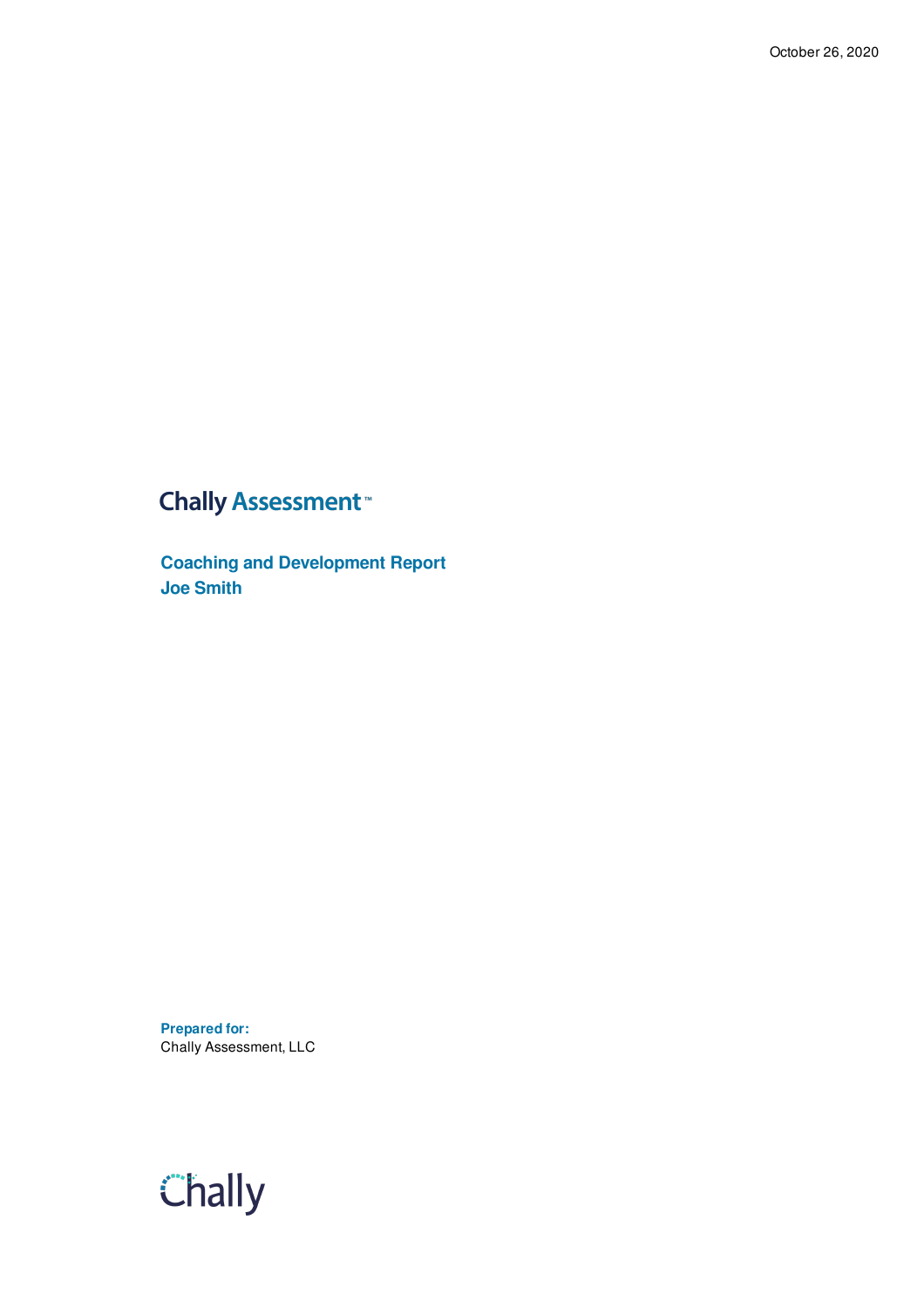## **Assessment Results**

#### **Name**

### **Profile/Index**

Joe Smith

Outbound Inside Sales Benchmark

## **Summary**

The table below indicates this individual's natural aptitude for the competencies that are critical for success in this type of role. Here are some guidelines for how to interpret results:

- Clear Strength: This individual possesses the highest potential to successfully demonstrate the competency. Associated behaviors will be natural, and the individual should excel in this area.
- Emerging Strength: This individual possesses the potential to successfully demonstrate the competency. It is likely that they can achieve (or have achieved) excellence in this area with deliberate learning and practice.
- Area for Development: This individual may have the potential to successfully demonstrate the competency. However, in order to develop, they will likely need focused training and must be willing to accept coaching.
- Not Natural Strength: This individual does not possess the natural tendency to demonstrate the competency. This does not mean the person cannot perform or is not performing. More likely, ongoing support and coaching will be required along with "work arounds" in order to maximize effectiveness.

### **Critical Competencies**

| <b>Makes Persuasive Presentations</b>                                       | <b>Emerging Strength</b>    |
|-----------------------------------------------------------------------------|-----------------------------|
| <b>Builds Business by Proactive Customer Contact</b>                        | Not a Natural Strength      |
| <b>Maintains Active Pace</b>                                                | <b>Area for Development</b> |
| <b>Highlights Standard Benefits when Addressing Buyer Concerns</b>          | <b>Clear Strength</b>       |
| <b>Updates Working Knowledge of Offerings to Provide</b><br>Recommendations | <b>Emerging Strength</b>    |
| <b>Commits Extra Effort to Ensure Success</b>                               | <b>Emerging Strength</b>    |

#### **Validity Score**

The validity scales within the assessment indicate that this individual was exceedingly candid in answering the questionnaire and went out of the way to admit limitations.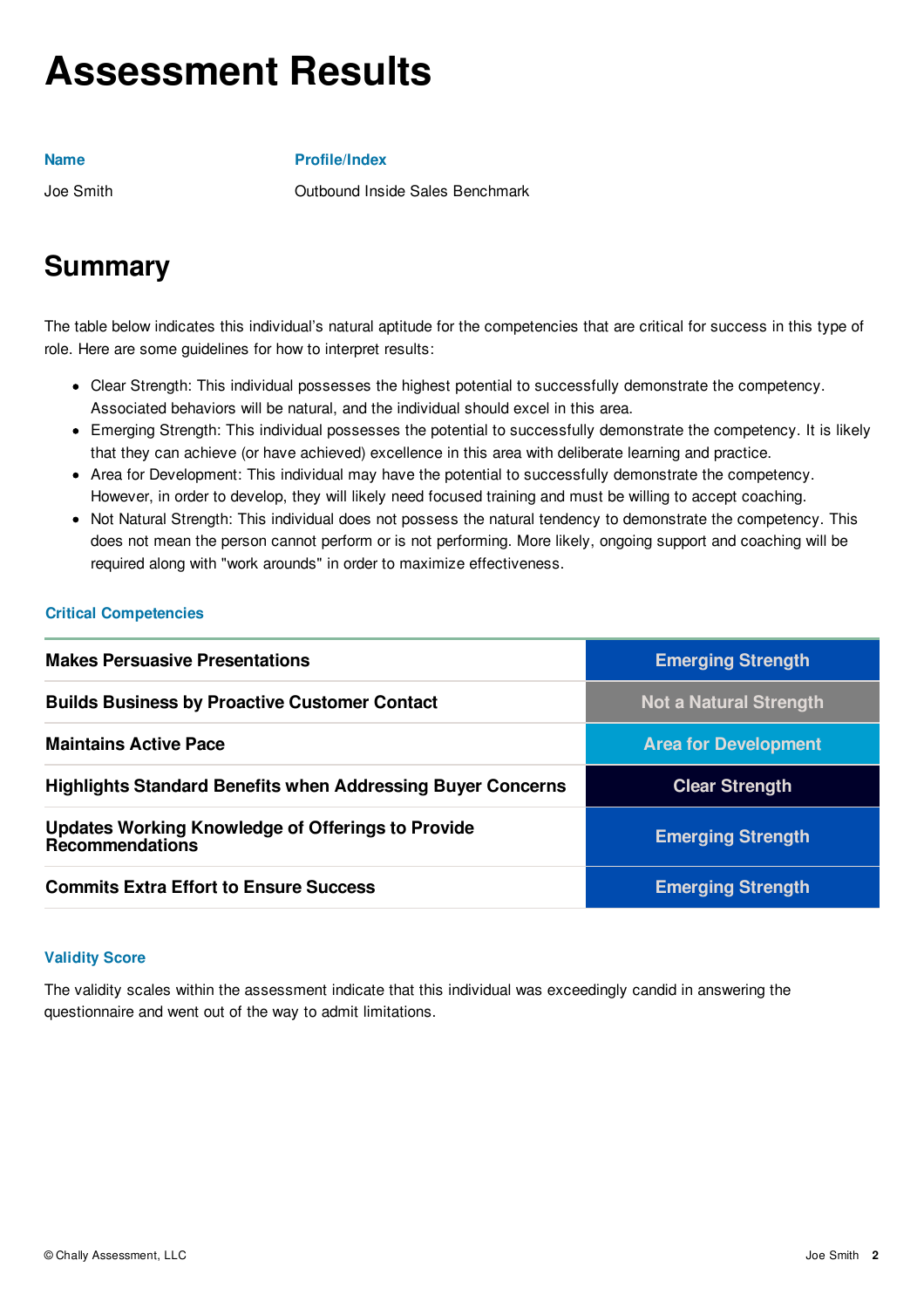## **In-depth results for Outbound Inside Sales Benchmark**

#### **COMPETENCY 1/6**

## **Makes Persuasive Presentations**

Excites the customer with an enthusiastic presentation style; demonstrates value and actively promotes products and services by making an emotional appeal; holds the customer's attention and interest by keeping the presentation content relevant; varies style to build toward a buying decision

| Not a Natural   | Area for           | <b>Emerging</b> | <b>Clear</b>    |
|-----------------|--------------------|-----------------|-----------------|
| <b>Strength</b> | <b>Development</b> | <b>Strength</b> | <b>Strength</b> |

#### **Score Interpretation**

For the most part, this individual's exciting and enthusiastic presentation style is designed to pique the interest of prospects. They can take charge and keep control of the information being communicated through a presentation that is polished and rehearsed.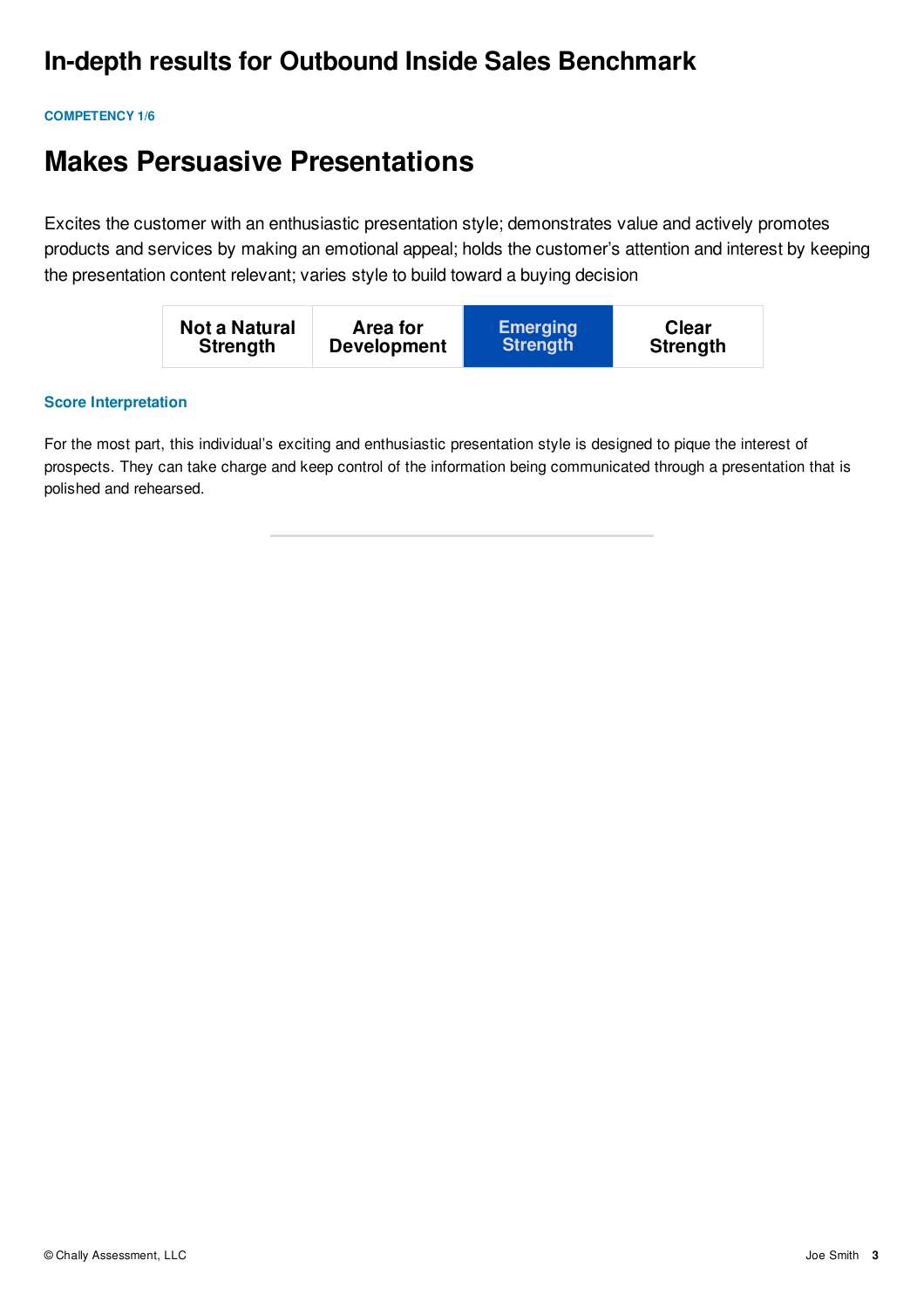## **Builds Business by Proactive Customer Contact**

Takes a proactive approach to finding additional business opportunities; comfortable with the networking and cold calling needed to find new prospects and customers; takes the lead in meeting people and building a contact base for new business development

#### **Score Interpretation**

This individual may not initiate customer contact, or may lack persistence in sustaining the contact if other activities are more appealing or pressing. They might have difficulty sticking with a customer call long enough to unearth new needs and, as a result, fail to penetrate the account and expand business. Cold calling might not be easy for them because they are not comfortable interacting with people when the aim is to promote new or existing offerings. They might be distracted by prospects and have trouble keeping the focus on the reason for the call.

#### **Coaching Suggestions**

Although they may believe that their job is simply to fulfill customer requests and then dispense with a call quickly, they'll need to be reminded that putting some extra time into the process can be highly beneficial. Have them commit to spending more time on the calls. Did the additional time give a better feel for the customers' requirements? Were they able to think of additional solutions and services that may be of value to customers? Point out how a little extra time and effort can go a long way toward business expansion. Provide them with a script of questions that could be valuable in unearthing additional customer requirements and then encourage them to make suggestions based on customer responses. By preparing questions, they will be better armed to take control of the contact and lead the customer to a final purchase decision.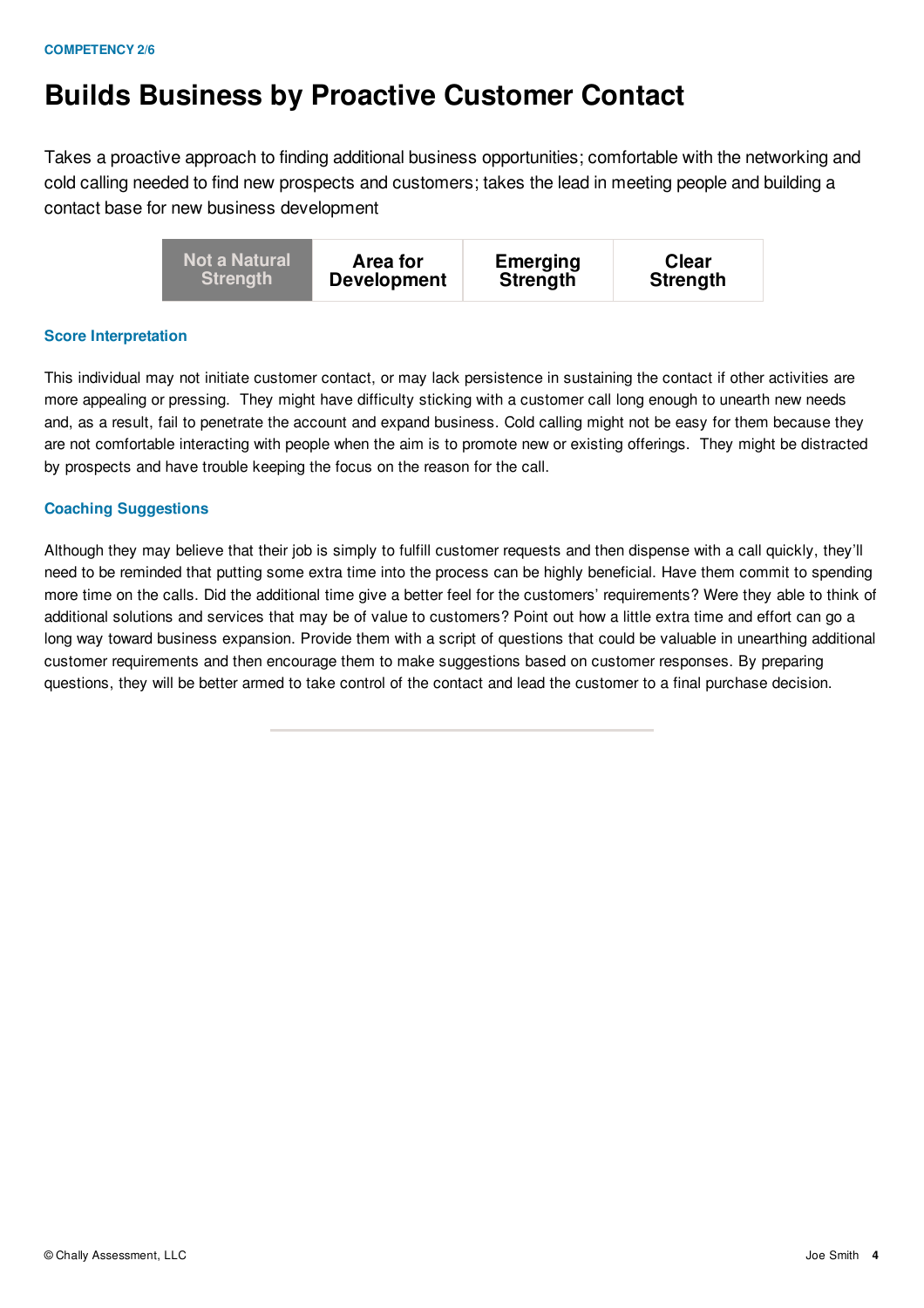## **Maintains Active Pace**

Keeps up a brisk pace without becoming fatigued; pushes physical resources to the limit during periods of peak demand; takes pride in the amount of work accomplished; approaches work with considerable energy and stamina despite distractions or unreasonable demands

| <b>Not a Natural</b> | <b>Area for</b>    | <b>Emerging</b> | <b>Clear</b>    |
|----------------------|--------------------|-----------------|-----------------|
| <b>Strength</b>      | <b>Development</b> | <b>Strength</b> | <b>Strength</b> |

### **Score Interpretation**

This individual might prefer a methodical approach at a measured pace in order to have time to check their work for mistakes. They might not feel comfortable moving quickly, and thus may complete tasks at a slower pace than expected for them. They may need too much time to recoup their endurance when tackling a high volume of work.

### **Coaching Suggestions**

Remind them that although taking a methodical approach and working at a pace that allows them to check the work for errors is commendable, certain circumstances require swift action - not deliberate movement. Encourage them to change one part of their work process that slows them down. For instance, if they triple-check the work, challenge them to doublecheck it and leave it alone. From there, give them another challenge that modifies their behavior in a small way. By tweaking bits and pieces of the routine gradually, they will eventually break the old behavior patterns.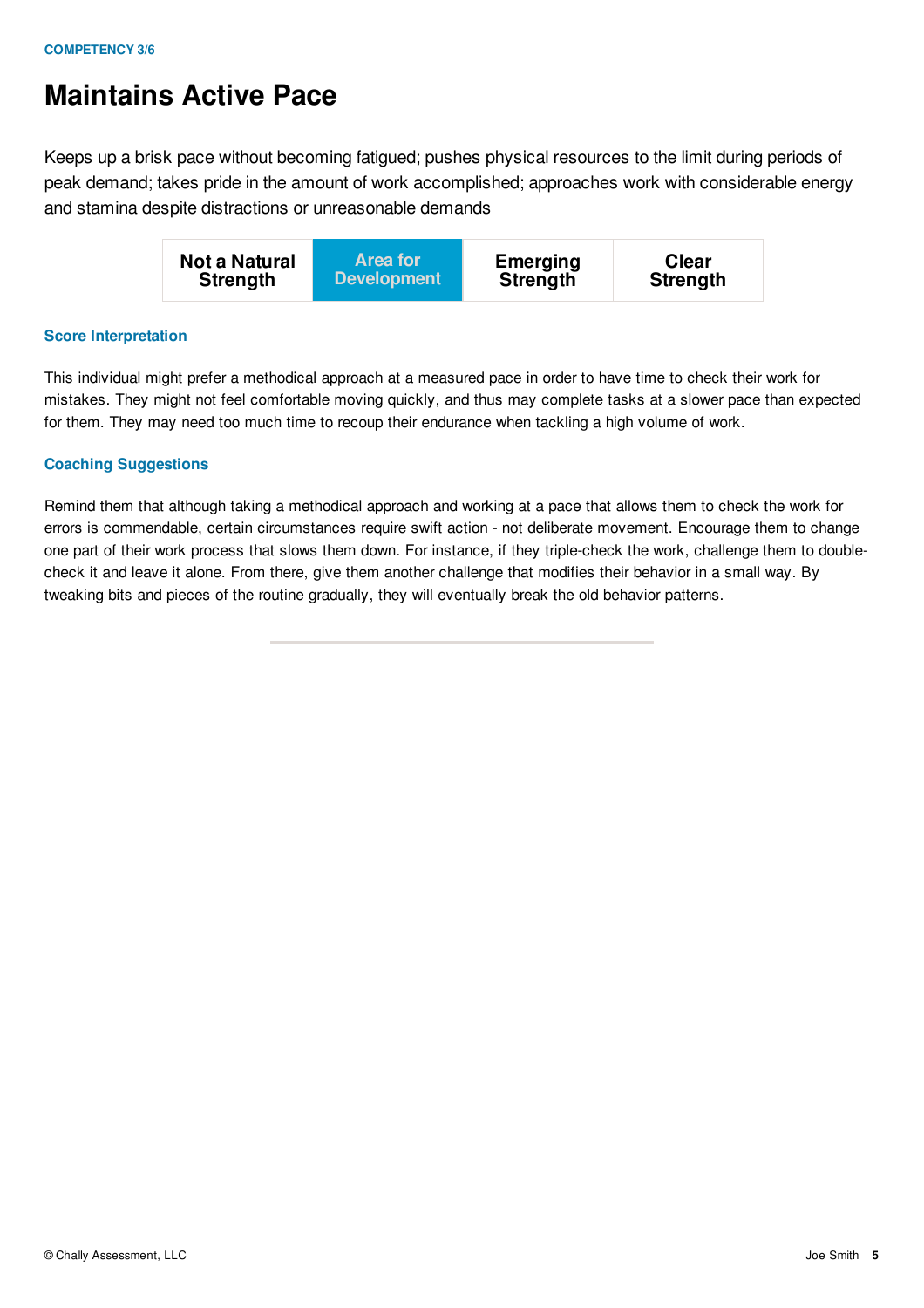## **Highlights Standard Benefits when Addressing Buyer Concerns**

Recognizes that the limited opportunity for negotiation requires a questioning of customer objections to uncover the 'hot button' that established or standard features and benefits will address; actively listens and clarifies benefits; is well-informed of features and benefits; helps the prospect/customer understand why the proposed product offering is the best alternative

| Not a Natural   | Area for           | <b>Emerging</b> | <b>Clear</b>    |
|-----------------|--------------------|-----------------|-----------------|
| <b>Strength</b> | <b>Development</b> | <b>Strength</b> | <b>Strength</b> |

#### **Score Interpretation**

This individual uses a logical process for uncovering customer objections. They remain results oriented and positive as they calmly and patiently work to understand the root of the issue that their product or service will address. They work to make the customer understand why the proposed offering is the best alternative. They believe strongly in the benefits the system offers and are able to convey that belief to the customer by presenting relevant information that will dispose of any objections.

#### **COMPETENCY 5/6**

## **Updates Working Knowledge of Offerings to Provide Recommendations**

Possesses a working knowledge of products and applications as the backbone for understanding customers' needs and making suggestions for solutions; keeps abreast of (or contributes to) product/service developments, changes, and improvements designed to enhance competitiveness and achieve market preeminence; concentrates on acquiring knowledge that is less comprehensive and more focused on what specifically impacts the customer; builds knowledge base through real-world applications; uses product knowledge as a means to an end in providing appropriate suggestions to meet specific customer needs

| Not a Natural   | <b>Area for</b>    | <b>Emerging</b> | <b>Clear</b>    |
|-----------------|--------------------|-----------------|-----------------|
| <b>Strength</b> | <b>Development</b> | <b>Strength</b> | <b>Strength</b> |
|                 |                    |                 |                 |

#### **Score Interpretation**

This individual tries to stay up-to-date on current and relevant system modifications. As a rule, they recognize that their credibility as a resource is dependent on an ability to provide the latest information that addresses customers' needs, questions, and challenges. They prefer to learn and share experiences through personal interaction instead of more formal reading or studying. They feel that observing and asking questions is usually an effective way to gain valuable information and they use that insight to serve as a resource.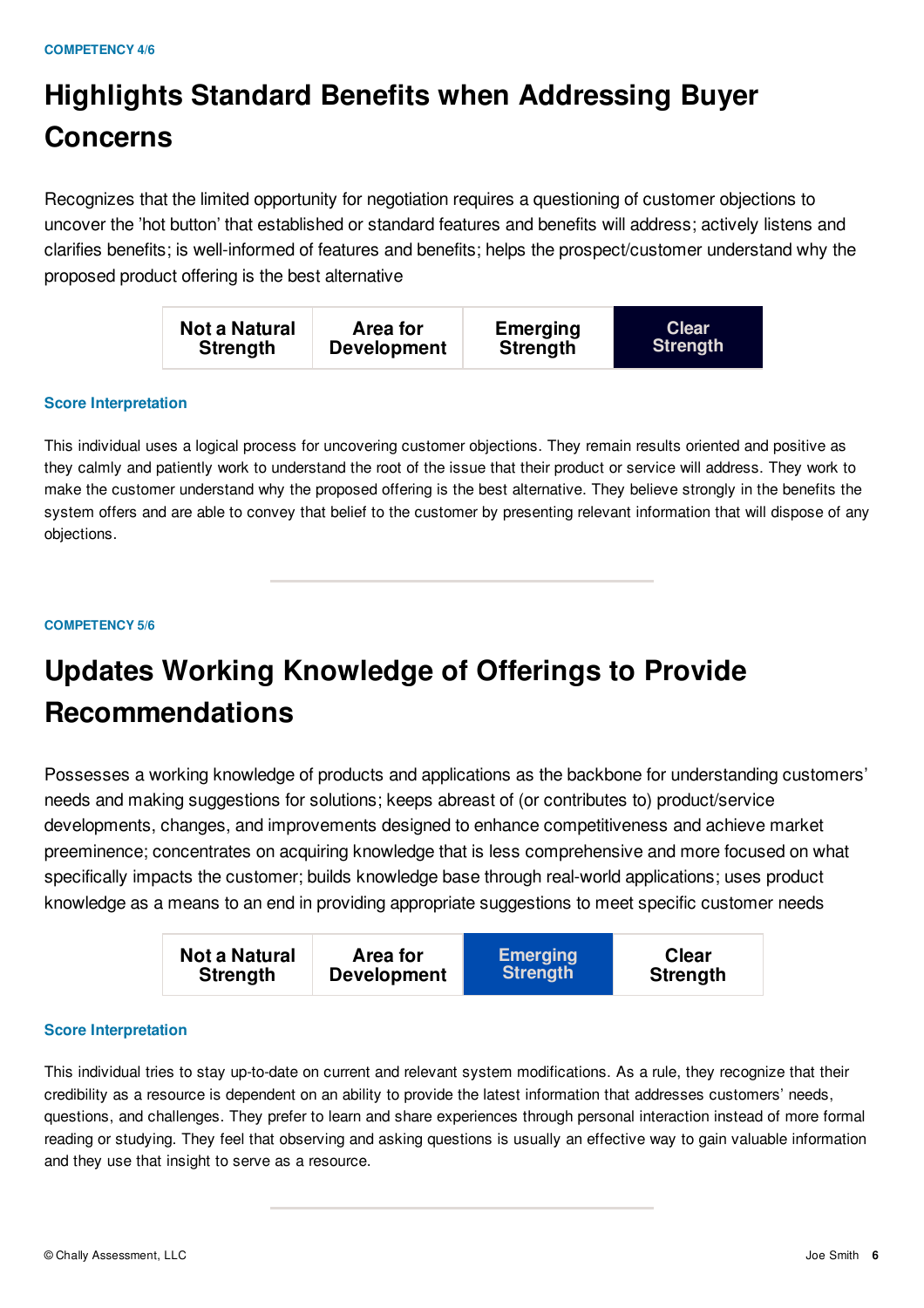## **Commits Extra Effort to Ensure Success**

Thrives on working; tends to achieve higher results in direct proportion to the time they are willing to commit to their work; remains focused on the goal and not easily discouraged or distracted; uses work as an opportunity for interaction and incorporates interpersonal contacts into task accomplishment; sees work as a major source of personal satisfaction



### **Score Interpretation**

This individual's job is an important and enjoyable part of life. For the most part, they enjoy working and, therefore, could be comfortable taking advantage of some opportunities that arose during non-business hours. As a rule, they understand the importance of completing tasks in a timely manner. As such, they usually remain focused when the commitment to their work is threatened by internal or external distractions. They build into their schedule the time to lay the groundwork for goal achievement. They take their job seriously and therefore, will generally use personal time to devise a game plan to success.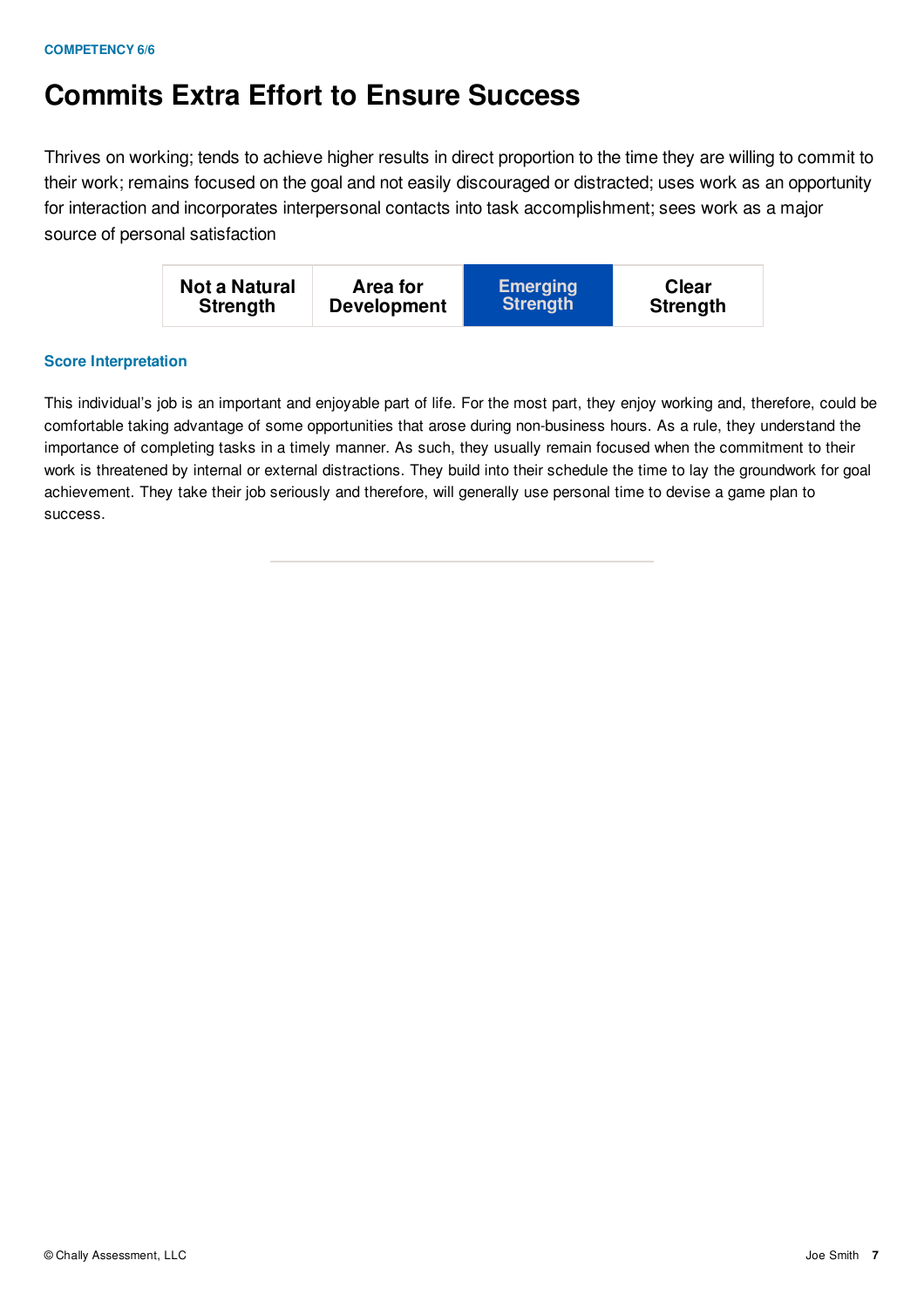# **Key Motivational Characteristics**

The motivational characteristics described below measure this individual's preferences, wants, or desires. However, this DOES NOT necessarily indicate that they currently have developed the habits or skills to satisfy these preferences. A manager may wish to note these specific motivational needs and utilize the suggested discussion points to commence a meaningful dialogue about potential with this person. These characteristics will also provide you with an indication of this individual's fit to your organization's culture.

#### **Motivational Characteristics Manager's Tips**

This individual follows a system of guidelines in approaching tasks, choosing to address key issues and allowing details to fall into place on their own. They prefer not to deal with minutiae which, in turn, allows them to complete most basic assignments efficiently. However, when a task requires one to dig beneath the surface, they may not know what questions to ask to find information, which might lead to difficulty in finding a satisfactory solution.

This individual is comfortable with spontaneous expression. They prefer to react to unexpected situations quickly rather than to waste time evaluating a course of action because they understand the need to take advantage of opportunities before they slip away. They don't like to be limited to accepted methods, and will think outside known parameters to find new solutions. They need a relaxed and flexible work environment and will tend to shy away from positions that require a controlled and guarded approach to work and communications.

They enjoy coming up with new processes and take pride in developing unique solutions. They would prefer a fresh approach with an eye toward substantial long-term results as opposed to refining a well-tested system already in place. They will become restless and tempted to redesign processes rather than work to make incremental improvements.

Give them straight feedback and clear explanations on areas of ineffectiveness that may be a result of too broad a perspective. Point out what could have been done differently to produce the desired result, while simultaneously minimizing negatives. Discuss the level of quality that is being sought and help them understand that although following broader guidelines is commendable, in certain cases, a deeper attention to detail is required to achieve objectives.

Although spontaneity can be a commendable quality in a fastpaced environment, explain that specific situations call for a more measured, methodical approach. For example, diving into a large, detailed project without first outlining a course of action and weighing the possible outcomes could lead to problems farther down the road. Likewise, jumping at a job opportunity without finding out precisely what the job entails could be costly. Encourage them to strike a balance by making a habit of taking a few minutes to assess a situation before reacting. Those few minutes may be all it takes to realize that their original course of action may be inappropriate.

Encourage them to consider how much time has been allowed to deal with unexpected barriers to new plans. They may prefer to spend time on breakthrough solutions, but these innovations could be blocked by unforeseen obstacles that could render the new system less efficient than the old. Be sure there are back-up plans in place and that the advantages of taking a new route versus modifying existing processes have been weighed. If nothing can be gained, encourage them to save their creative energy for more valuable projects.

This person is strongly motivated to be part of a group of close and mutually loyal associates. Their desire to make stronger connections with certain people may limit their ability to objectively evaluate their competence. If placed in a position where they cannot actively build close relationships because of a need for objectivity, they will quickly feel strained by the need to avoid the perception of favoritism.

Help them to understand that although it is commendable to build relationships based on loyalty and mutual support, there may be times when there needs to be a more objective approach to decision-making. For instance, objectives that are best for the organization may not benefit those closest to them. Likewise, the people who can help them to achieve goals, may not be people with whom they feel they can establish a close connection. It is during these times, when they will need to focus on what is necessary for goal completion and find other, non-business means by which to satisfy relationship needs and demonstrate loyalty.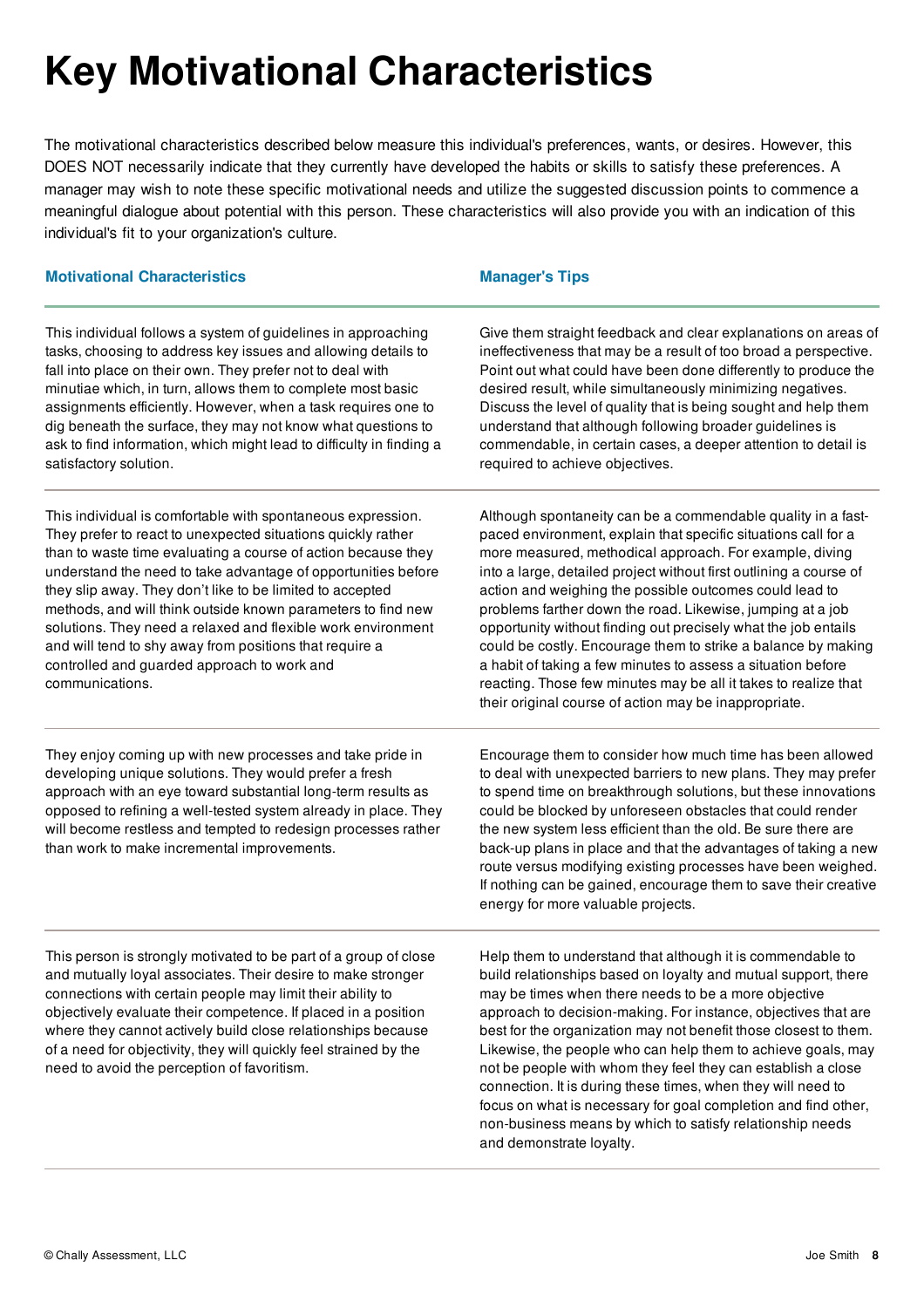| This person shows confidence taking the lead in discussions<br>and is comfortable making their views known. They have no<br>difficulty asserting their opinions, however, because of their<br>sheer force of will, others could find this intimidating.<br>Frustration could build in this individual if placed in a situation<br>that requires them to take a more passive or compliant role.                                                                                                                                                 | They can be seen as too assertive, often persisting in their<br>demands until satisfied that their efforts have had the desired<br>result. Caution them not to jeopardize their message with an<br>overly aggressive manner, and remind them that overpowering<br>a situation can result in them winning the point but losing<br>support. Role play so that they can practice expressing ideas in<br>a way that still leaves room for the opinions of others. Point out<br>how to gain others' support rather than forcing ideas on them.                                                                                                                                                                                                                                                                                                               |
|------------------------------------------------------------------------------------------------------------------------------------------------------------------------------------------------------------------------------------------------------------------------------------------------------------------------------------------------------------------------------------------------------------------------------------------------------------------------------------------------------------------------------------------------|---------------------------------------------------------------------------------------------------------------------------------------------------------------------------------------------------------------------------------------------------------------------------------------------------------------------------------------------------------------------------------------------------------------------------------------------------------------------------------------------------------------------------------------------------------------------------------------------------------------------------------------------------------------------------------------------------------------------------------------------------------------------------------------------------------------------------------------------------------|
| This individual might seek high-pressure situations because<br>they enjoy the challenge. However, they might not take the<br>time to anticipate problems which could occur because they<br>aren't afraid of the unexpected. As a result, they could take on<br>more stress than they can handle, and objectives could be<br>jeopardized.                                                                                                                                                                                                       | If allowed, they would prefer to work under constant pressure.<br>However, long-term stress can deplete them, thus causing the<br>quality of the results produced to be minimized. Therefore, it<br>may make sense to help them divide long-range assignments<br>into time segments so that they can maintain a healthy balance<br>between the pressure required to spur them onward and the<br>stress that could push them toward burnout.                                                                                                                                                                                                                                                                                                                                                                                                             |
| This individual possesses a need to compete, whether with<br>their past performances or with others. Because they are<br>driven to constantly surpass past results, they tend to view<br>each situation as having a winner and loser. They see<br>competition as a means of reaching higher levels of<br>achievement and, therefore, will not be satisfied in an<br>atmosphere that rewards everyone equally, despite the results<br>produced.                                                                                                 | Although they will be happiest in situations that appeal to their<br>competitive nature, explain that not every assignment is a<br>contest and that they need to downplay the confrontational<br>spirit of interactions or they may isolate others. Help them see<br>that although the need to win is not meant as a personal attack<br>on colleagues and constituents, when in an environment of<br>cooperation, such an attitude may be seen as overly<br>aggressive. Encourage them to save such competition for non-<br>business hours.                                                                                                                                                                                                                                                                                                             |
| This individual is a people person and seeks situations in<br>which contact with a wide variety of individuals is possible.<br>Engaging these acquaintances in conversation comes easy for<br>them. It satisfies a social motivation to build a wider circle of<br>successful or influential contacts, therefore they need<br>opportunities to meet new people. A position that requires<br>isolation from others could lead to boredom and/or frustration.                                                                                    | This person will not be happy or productive being stuck behind<br>a desk. Find opportunities for them to interact and make new<br>social connections. With their people skills, they can form<br>valuable business relationships and broaden the company's<br>sales and reference base, as well as gain vital information<br>about competitors or new trends. However, be certain to<br>provide them with objectives before being sent into social<br>situations, for they could get caught up in the social element of<br>the interaction and forget about the business purpose. Coach<br>them about always approaching a meeting with a definite goal<br>in mind. A stricter routine will help keep them focused on this<br>goal, rather than the more enjoyable social interaction,<br>requiring them to build solid business relationships as well. |
| This individual sets hard-line standards for personal effort and<br>expects others to do the same. They will find great satisfaction<br>in assisting people who are eager to learn, but may grow<br>impatient working with those who are less ambitious. As such,<br>they will be reluctant to take on a position that requires them to<br>spend too much time hand-holding or giving unsolicited<br>advice. They do not mind helping others or sharing expertise,<br>but only if others are appreciative and willing to act on the<br>advice. | Do not expect them to cooperate with or spend much time<br>helping anyone who is not obviously committed to making an<br>extra effort. They need to know that their expertise is being met<br>with a satisfactory level of dedication and motivation. Keeping<br>this in mind, try to implement a two-tiered teaching program<br>wherein co-workers with little experience are paired with an<br>individual who enjoys more hands-on mentoring activities.<br>After the basics have been mastered and a willingness to learn<br>demonstrated, pair the student with them for any additional<br>information and more in-depth training.                                                                                                                                                                                                                  |